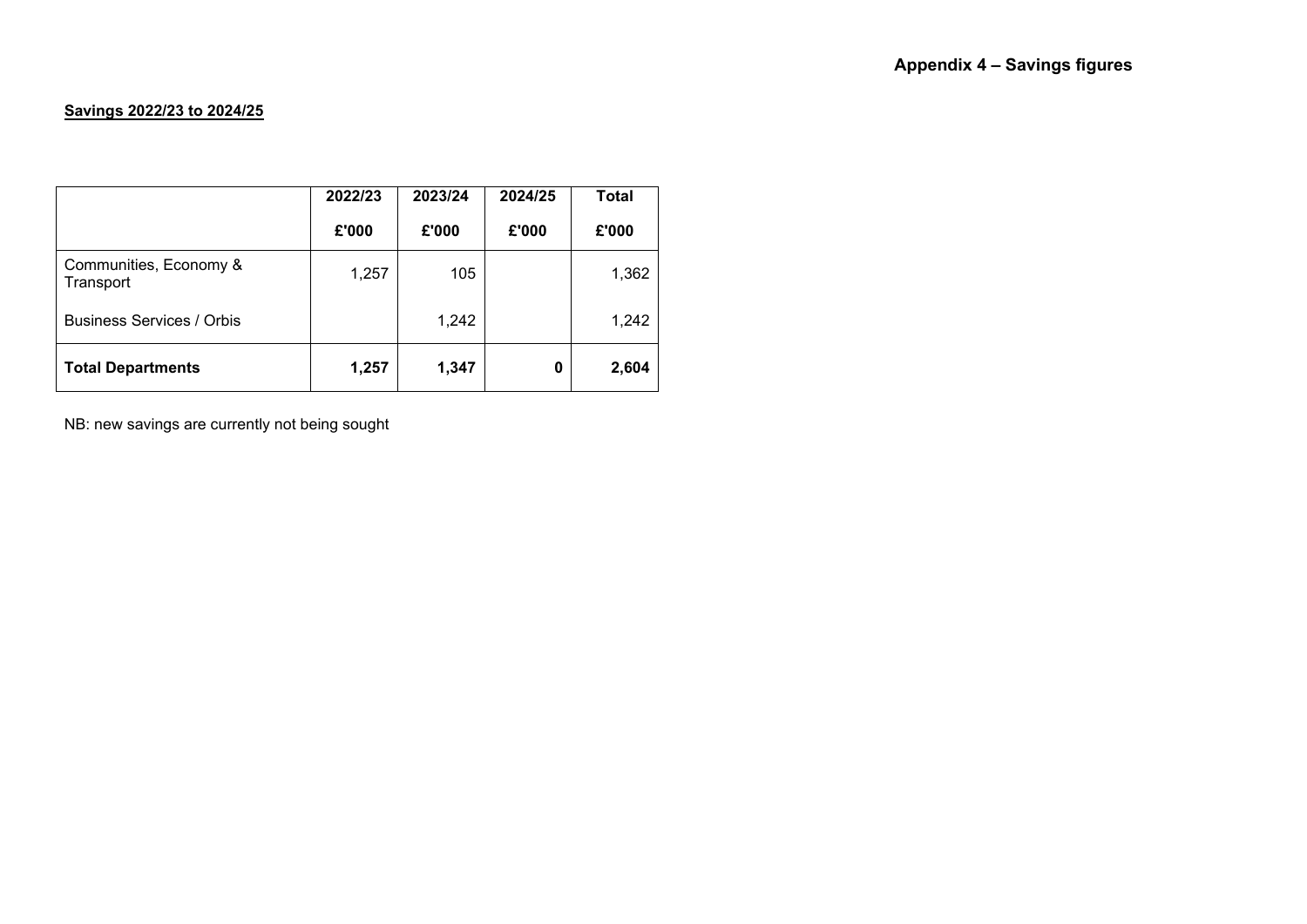| East Sussex County Council - Savings 2022/23 to 2023/24 |                                                                                                                                                                                                                                                                                                                                                                                                                                           | <b>Gross</b><br>budget | <b>Net</b><br>budget | <b>Savings</b> |         |             |              |  |  |
|---------------------------------------------------------|-------------------------------------------------------------------------------------------------------------------------------------------------------------------------------------------------------------------------------------------------------------------------------------------------------------------------------------------------------------------------------------------------------------------------------------------|------------------------|----------------------|----------------|---------|-------------|--------------|--|--|
|                                                         |                                                                                                                                                                                                                                                                                                                                                                                                                                           | 2018/191               | 2018/191             | 2022/23        | 2023/24 | 2024/25     | <b>Total</b> |  |  |
| <b>Activity</b>                                         | <b>Savings Proposal</b>                                                                                                                                                                                                                                                                                                                                                                                                                   | £'000                  | £'000                | £'000          | £'000   | £'000       | £'000        |  |  |
| <b>Community Services</b>                               |                                                                                                                                                                                                                                                                                                                                                                                                                                           |                        |                      |                |         |             |              |  |  |
| <b>Archives and Records Service</b>                     | The Keep Sustainability Plan has been agreed and<br>is a three-part savings and income plan to ensure<br>the financial sustainability of The Keep. It would<br>ensure that the partners still deliver our statutory<br>and legal duties, and maintain a good degree of<br>public access.                                                                                                                                                  | 1,042                  | 1,074                | 14             |         |             | 14           |  |  |
| <b>Library Services</b>                                 | We will further reduce the operating costs of our<br>Library and Information Service by improving the<br>cost efficiency of provision and/or relocating back<br>office functions/libraries. In addition, we'll achieve<br>further efficiencies in ICT through the<br>implementation of a new contract for self-service<br>facilities in libraries. In 2022/23, we'll deliver £183k<br>of the £288k savings, followed by £105k in 2023/24. | 4,214                  | 3,595                | 183            | 105     |             | 288          |  |  |
| <b>Transport</b>                                        |                                                                                                                                                                                                                                                                                                                                                                                                                                           |                        |                      |                |         |             |              |  |  |
| Parking: Civil Parking Enforcement                      | Increase on-street parking charges where possible.<br>Surpluses to be used for transport related funding.                                                                                                                                                                                                                                                                                                                                 | 6,134                  | (910)                | 1,000          |         |             | 1,000        |  |  |
| <b>Planning and Environment</b>                         |                                                                                                                                                                                                                                                                                                                                                                                                                                           |                        |                      |                |         |             |              |  |  |
| <b>Environmental Advice Services</b>                    | Income generation through traded services.                                                                                                                                                                                                                                                                                                                                                                                                | 1,631                  | 420                  | 60             |         |             | 60           |  |  |
| <b>TOTAL Communities, Economy &amp; Transport</b>       |                                                                                                                                                                                                                                                                                                                                                                                                                                           |                        |                      | 1,257          | 105     | $\mathbf 0$ | 1,362        |  |  |

**Communities, Economy & Transport** 

**<sup>1</sup>** 2018/19 is the budget on which the original three-year savings plan (2019/20 to 2022/23) was based

NB: new savings are currently not being sought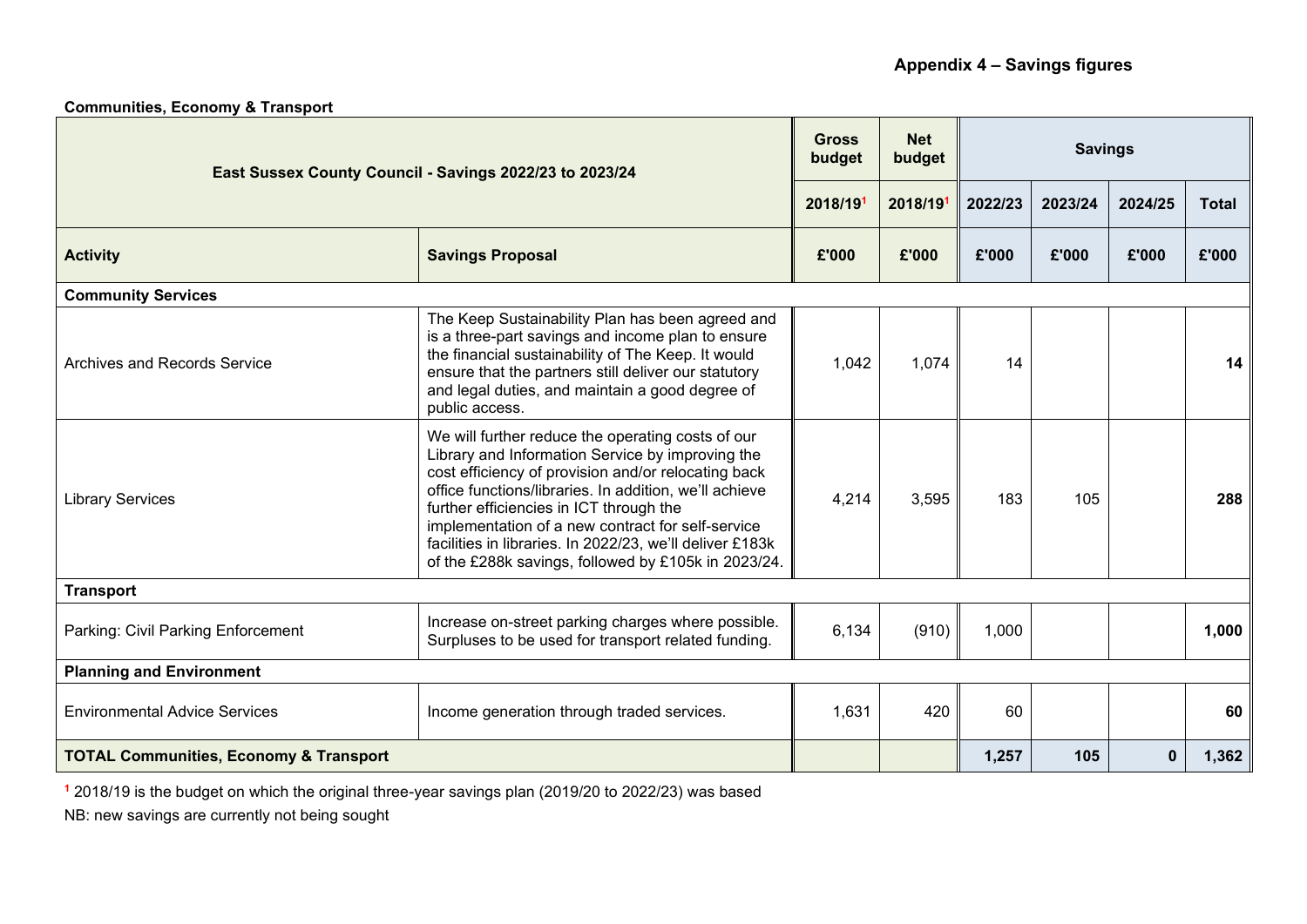| <b>Business Services / Orbis</b> |  |  |  |
|----------------------------------|--|--|--|
|----------------------------------|--|--|--|

| East Sussex County Council - Savings 2022/23 to 2023/24                                                                                                                                                                  |                                                                                                                                                                                                                                                                                                                                                                                         |          | <b>Net</b><br>budget | <b>Savings</b> |         |         |       |  |
|--------------------------------------------------------------------------------------------------------------------------------------------------------------------------------------------------------------------------|-----------------------------------------------------------------------------------------------------------------------------------------------------------------------------------------------------------------------------------------------------------------------------------------------------------------------------------------------------------------------------------------|----------|----------------------|----------------|---------|---------|-------|--|
|                                                                                                                                                                                                                          |                                                                                                                                                                                                                                                                                                                                                                                         | 2018/191 | 2018/191             | 2022/23        | 2023/24 | 2024/25 | Total |  |
| <b>Activity</b>                                                                                                                                                                                                          | <b>Savings Proposal</b>                                                                                                                                                                                                                                                                                                                                                                 | £'000    | £'000                | £'000          | £'000   | £'000   | £'000 |  |
| Business Services: Orbis and Managed on<br>Behalf of (MOBO) services: IT&D, Procurement,<br>Internal Audit, together with Centres of Expertise<br>for - Treasury and Tax, Insurance and some<br><b>Property Services</b> | The Fully Integrated services are being analysed<br>and the findings will be presented to the 3 partner<br>Councils to determine a sustainable Business Plan<br>that continues to support the partners to deliver their<br>priorities. The aim would be to reduce spending as<br>set out in this table although the details of how this<br>might be achieved are still being developed. | 47,534   | 22,270               |                | 1,242   |         | 1.242 |  |
| <b>TOTAL Business Services / Orbis</b>                                                                                                                                                                                   |                                                                                                                                                                                                                                                                                                                                                                                         |          |                      | 0              | 1,242   | 0       | 1,242 |  |

**<sup>1</sup>** 2018/19 is the budget on which the original three-year savings plan (2019/20 to 2022/23) was based

NB: new savings are currently not being sought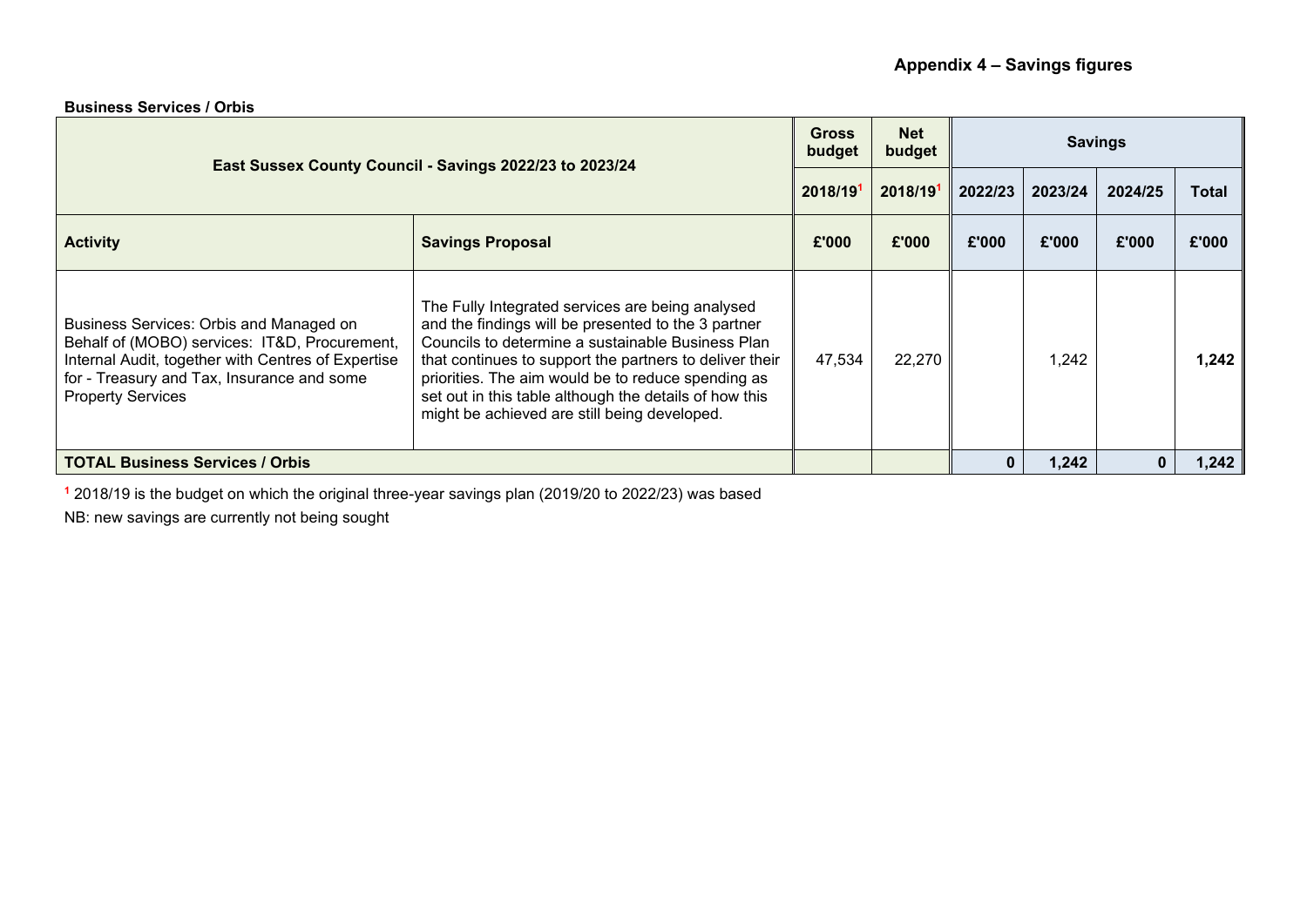## **Communities, Economy & Transport**

| East Sussex County Council - Savings 2022/23 to 2023/24 |                                                                                                                                                                                                                                                                                                                                                                                                                                              |     | <b>Protected characteristics</b> |     |                        |           |                                 |                        |                      |                       |                          |                                                                                                                                                                                   |
|---------------------------------------------------------|----------------------------------------------------------------------------------------------------------------------------------------------------------------------------------------------------------------------------------------------------------------------------------------------------------------------------------------------------------------------------------------------------------------------------------------------|-----|----------------------------------|-----|------------------------|-----------|---------------------------------|------------------------|----------------------|-----------------------|--------------------------|-----------------------------------------------------------------------------------------------------------------------------------------------------------------------------------|
|                                                         |                                                                                                                                                                                                                                                                                                                                                                                                                                              |     |                                  |     |                        | Ethnicity |                                 |                        |                      |                       |                          | <b>Further</b>                                                                                                                                                                    |
| <b>Activity</b>                                         | <b>Savings Proposal</b>                                                                                                                                                                                                                                                                                                                                                                                                                      | Age | Disability                       | Sex | Gender<br>Reassignment |           | Marriage / Civil<br>Partnership | Pregnancy<br>Maternity | Religion /<br>Belief | Sexual<br>Orientation | No impacts<br>identified | <b>Information</b>                                                                                                                                                                |
| <b>Community Services</b>                               |                                                                                                                                                                                                                                                                                                                                                                                                                                              |     |                                  |     |                        |           |                                 |                        |                      |                       |                          |                                                                                                                                                                                   |
| <b>Archives and Records Service</b>                     | The Keep Sustainability Plan has been agreed<br>and is a three-part savings and income plan to<br>ensure the financial sustainability of The Keep. It<br>would ensure that the partners still deliver our<br>statutory and legal duties, and maintain a good<br>degree of public access.                                                                                                                                                     |     |                                  |     |                        |           |                                 |                        |                      |                       |                          | There is a<br>current equality<br>impact<br>assessment<br>completed on<br>this proposal.                                                                                          |
| <b>Library Services</b>                                 | We will further reduce the operating costs of our<br>Library and Information Service by improving the<br>cost efficiency of provision and/or relocating<br>back office functions/libraries. In addition, we'll<br>achieve further efficiencies in ICT through the<br>implementation of a new contract for self-service<br>facilities in libraries. In 2022/23, we'll deliver<br>£183k of the £288k savings, followed by £105k<br>in 2023/24. |     |                                  |     |                        |           |                                 |                        |                      |                       |                          | $\overline{N}$<br>disproportionat<br>e impacts are<br>identified.<br>Savings will be<br>made through<br>cost efficiency<br>and back-office<br>changes. No<br>EqlA is<br>required. |
| <b>Transport</b>                                        |                                                                                                                                                                                                                                                                                                                                                                                                                                              |     |                                  |     |                        |           |                                 |                        |                      |                       |                          |                                                                                                                                                                                   |
| Parking: Civil Parking Enforcement                      | Increase on-street parking charges where<br>possible.<br>Surpluses to be used for transport related<br>funding.                                                                                                                                                                                                                                                                                                                              |     |                                  |     |                        |           |                                 |                        |                      |                       | y                        | Relates to<br>additional<br>incomes. No<br>EqIA is required.                                                                                                                      |
| <b>Planning and Environment</b>                         |                                                                                                                                                                                                                                                                                                                                                                                                                                              |     |                                  |     |                        |           |                                 |                        |                      |                       |                          |                                                                                                                                                                                   |
| <b>Environmental Advice Services</b>                    | Income generation through traded services.                                                                                                                                                                                                                                                                                                                                                                                                   |     |                                  |     |                        |           |                                 |                        |                      |                       | y                        | Relates to<br>additional<br>incomes. No<br>EqIA is required.                                                                                                                      |
| <b>TOTAL Communities, Economy &amp; Transport</b>       |                                                                                                                                                                                                                                                                                                                                                                                                                                              |     |                                  |     |                        |           |                                 |                        |                      |                       |                          |                                                                                                                                                                                   |